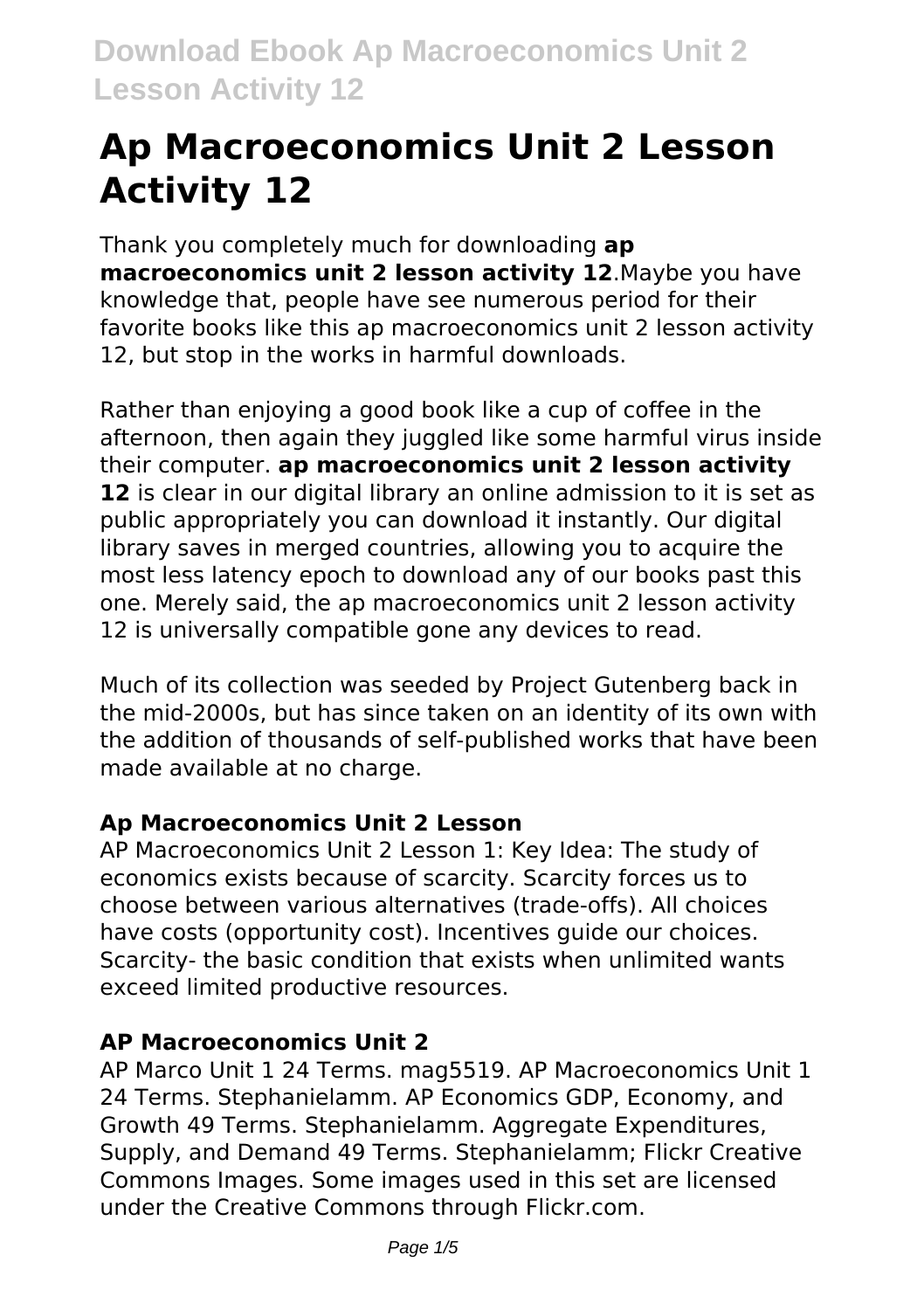# **AP Macroeconomics Unit 2 Flashcards | Quizlet**

Start studying AP Macroeconomics Unit 2 Vocabulary. Learn vocabulary, terms, and more with flashcards, games, and other study tools.

# **AP Macroeconomics Unit 2 Vocabulary Flashcards | Quizlet**

ap macroeconomics unit 2 adam smith and the free market. 1/20 - 2/9. unit 2 content map. unit 2 review notes. unit 2 review powerpoint. vocabulary: traditional. barter . coincidence of wants. cascade failure. comparative advantage. absolute advantage. gains from trade. capitalism. invisible hand. specialization. consumer sovereignty. demand ...

# **AP Macroeconomics Unit 2**

Advanced Placement Economics Macroeconomics: Student Activities ' National Council on Economic Education, New York, N.Y. 97 Use the following information for a hypothetical economy to answer questions 14 and 15. GDP GDP Current or Price Deflator Price Deflator Nominal Index Index YEAR GDP (1990 = 100) (2000 = 100) 1990 \$500 100 2000 \$1,200 200 100 14.

# **UNIT 2 Macroeconomics SAMPLE QUESTIONS MULTIPLE-CHOICE**

Advanced Placement Macroeconomics is a semester course that focuses on the major macroeconomic concepts. This course is designed to provide students with a thorough understanding of the principles of economics that apply to an economic system as a whole. Such a course places particular

# **AP Macroeconomics - frhsd.com**

2 Macroeconomics LESSON 2 ACTIVITY 11 Answer Key UNIT Part B Measuring Price Changes change in CPI Price change  $=$   $\frac{1}{2}$  x 100 beginning CPI Here's the calculation for the example above: 165 - 150 Price change =  $x 100 = 10\%$  150 Fill in the blanks in Figure 11.2, and then use the data to answer the questions.

# **Microeconomics Unit 2 Lesson 2 Activity 12 Answers**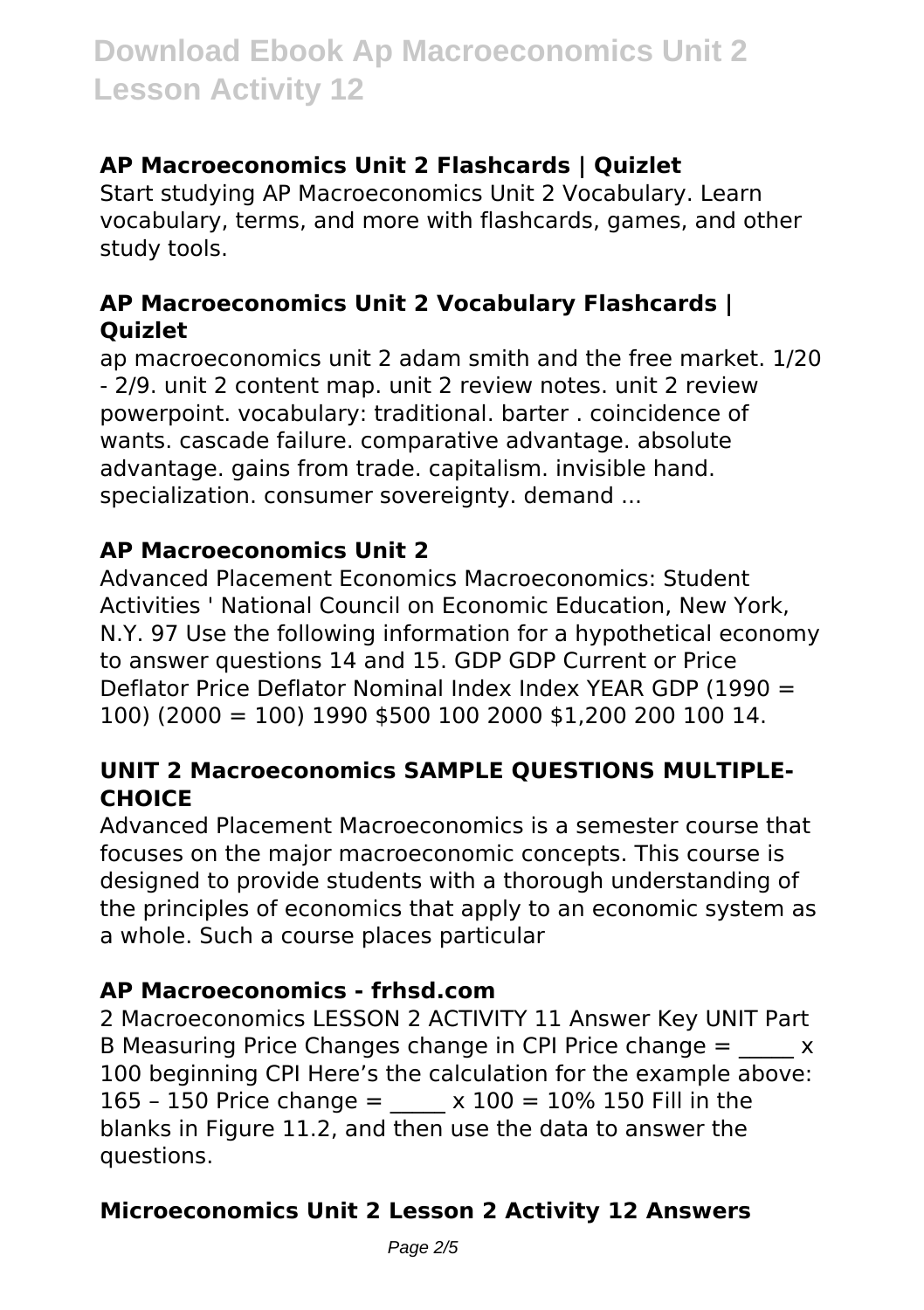Course Overview. AP Macroeconomics is an introductory collegelevel macroeconomics course. Students cultivate their understanding of the principles that apply to an economic system as a whole by using principles and models to describe economic situations and predict and explain outcomes with graphs, charts, and data as they explore concepts like economic measurements, markets, macroeconomic ...

#### **AP Macroeconomics Course - AP Central | College Board**

Year 1 (\$40 / \$50) x 100 = 80 Between Yr. 1 and Yr. 2  $[(100 -$ 80) / 80] x 100 = 25% Year 2 (\$50 / \$50) x 100 = 100 Between Yr. 2 and Yr. 3 [(140 – 100) / 100] x 100 = 40% Year 3 (\$70 / \$50) x 100 = 140 Between Yr. 1 and Yr. 3  $[(140 - 80) / 80] \times 100$  $= 75\%$  3. Do the index numbers change when the base year is changed from Year 1 to Year 2?

#### **UNIT 2 Macroeconomics LESSON 3**

Advanced Placement Economics Teacher Resource Manual © National Council on Economic Education, New York, N.Y. 651 6 Macroeconomics LESSON 2 ACTIVITY 51 Answer Key ...

# **UNIT 6 Macroeconomics LESSON 2**

Macroeconomics Lesson 2 Activity 3 Demand Curves, Movements Along Demand Curves and shifts in Demand Curves. Part A 3.1 Demand for Greebes Price (\$ per Greebe) Quantity Demanded (millions of Greebes) 0.10 350 0.15 300 0.20 250 0.25 200 0.30 150 0.05 0.35 100 0.40 50

#### **Macroeconomics Lesson 2 Activity 3 - WordPress.com**

Advanced Placement Economics Teacher Resource Manual © National Council on Economic Education, New York, N.Y. 601 5 Macroeconomics LESSON 2 UNIT Introduction and Description This lesson continues an examination of the interac-tion between monetary and fiscal policy in the short run.

# **Lesson 2 Monetary and Fiscal Policy Interact - UNIT 5 ...**

1 Macroeconomics LESSON 1 ACTIVITY 1 Answer Key UNIT 2. If the economy represented in Figure 1.2 is presently producing 12 units of Good B and zero units of Good A: (A) The opportunity cost of increasing production of Good A from zero units to one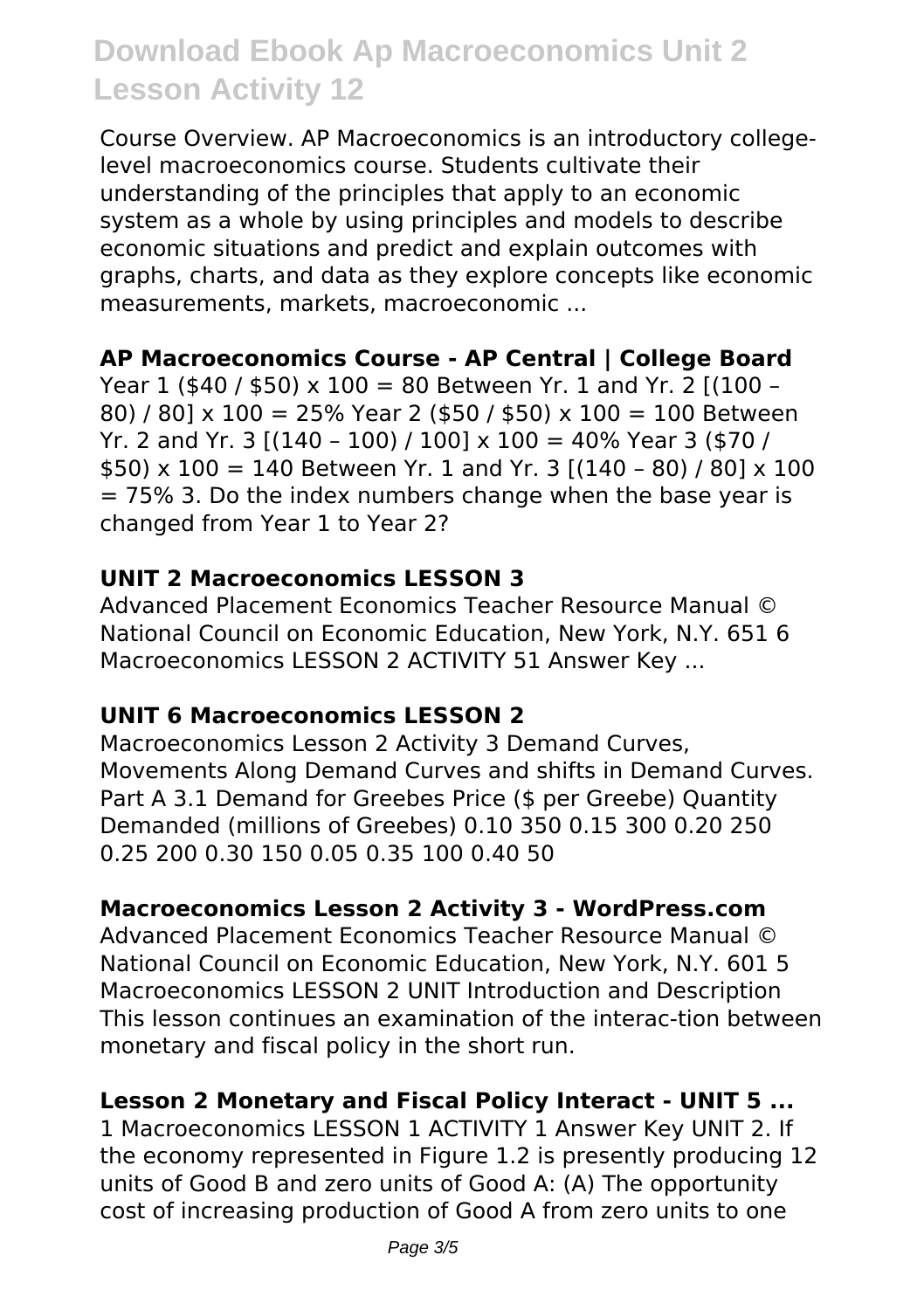unit is the loss of two unit(s) of Good B.

#### **UNIT 1 Macroeconomics SAMPLE PLAN**

About this unit In this unit, you'll learn to identify and examine key measures of economic performance: gross domestic product, unemployment, and inflation. The concept of the business cycle also gives you an overview of economic fluctuations in the short run.

#### **Economic indicators and the business cycle | Khan Academy**

About this unit. In this unit, you'll learn how the aggregate supply and aggregate demand model helps explain the determination of equilibrium national output and the general price level, as well as to analyze and evaluate the effects of fiscal policy. You'll also learn about the impact of economic fluctuations on the economy's output and price level, both in the short run and in the long run.

#### **Unit: National income and price determination - Khan Academy**

AP Macroeconomics: Practice FRQs on Unit 2 - Economic Indicators and the Business Cycle. Skill. Identify an economic concept, principle, or model using quantitative data or calculations.

#### **AP Macroeconomics: Practice FRQs on Unit 2 - Economic Indicators and the Business Cycle**

Homework for Day 2: Complete the entire lesson on Scarcity in Khan Academy including the exercise at the end. (aprox 45 minutes) Watch the first three videos in the lesson on Opportunity cost and the Production Possibilities Curve including: Production possibilities curve 10 minutes; Opportunity cost 5 minutes; Increasing opportunity cost 6 minutes

#### **Econ Unit 1 - EPHS AP Government**

Advanced Placement Economics Teacher Resource Manual © National Council on Economic Education, New York, N.Y. 665 6 Macroeconomics LESSON 4 ACTIVITY 54 Answer Key ...